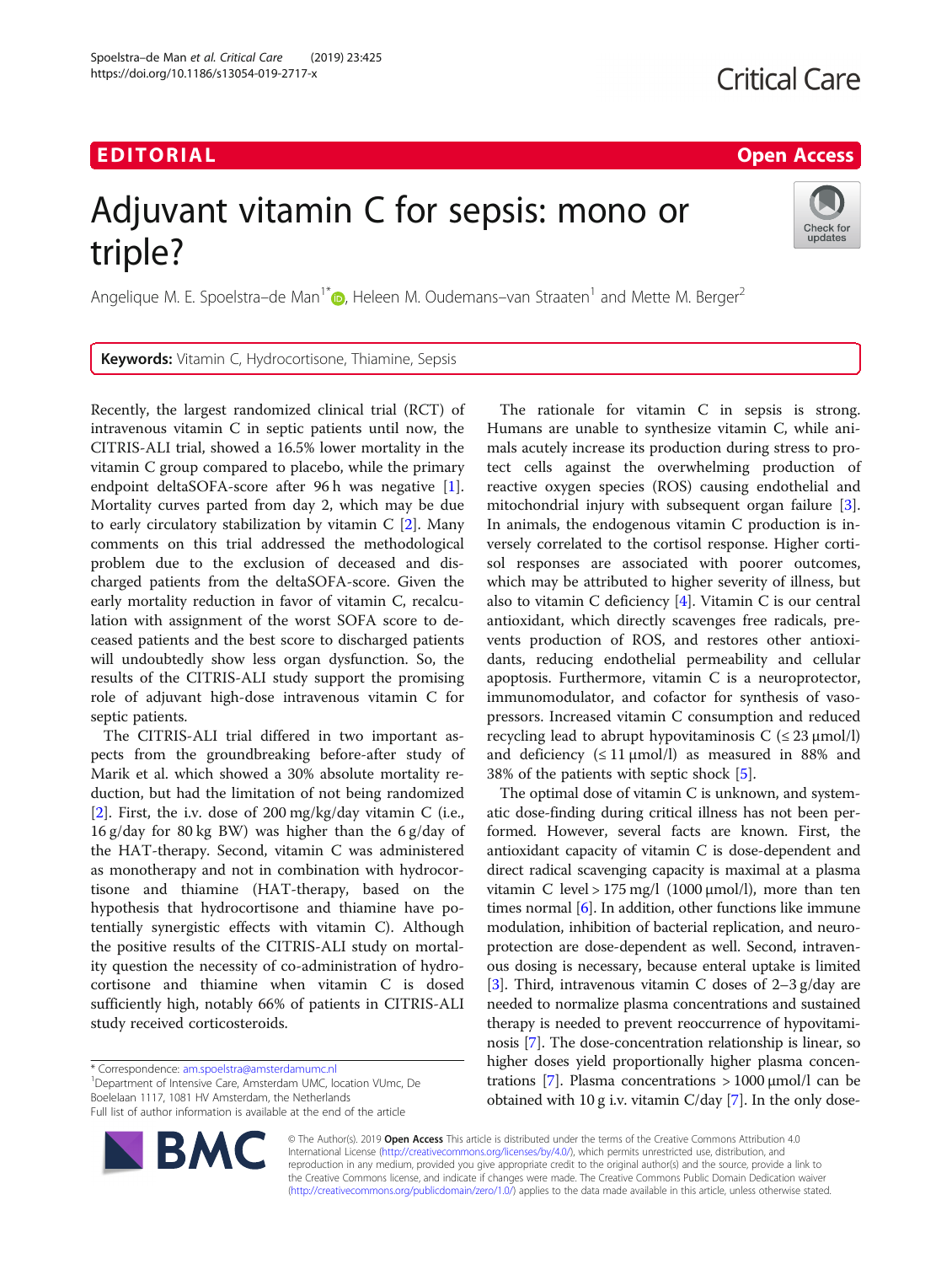<span id="page-1-0"></span>effect study in septic patients, the higher dose of i.v. vitamin C (200 mg/kg/day) improved organ dysfunction more than the lower dose of 50 mg/kg/day. A recent metaanalysis found a reduced mortality with medium-dose vitamin C (3–10 g/day) in critically ill patients, in contrast to low (< 3 g/day) or high doses ( $\geq 10$  g/day) [[8](#page-2-0)]. However, this meta-analysis included small studies, one third of these were retrospective, duration of treatment varied, and the CITRIS-ALI was not included. So more and larger studies comparing different doses are required before recommendations can be made about the optimal dose.

Thiamine levels are reduced in 20–70% of the septic patients due to increased metabolic consumption, decreased intake, and increased loss. Low thiamine status in critically ill patients is associated with worse outcome [[9\]](#page-2-0). Deficiency reduces the activity of thiaminedependent enzymes, linked to (mitochondrial) energy production (aerobic glycolysis, Krebs cycle) and maintenance of NADPH (pentose phosphate pathway). Deficiency promotes the production of lactate and hampers the production of ATP. NADPH is essential for the maintenance of cellular pH. Thiamine is also cofactor in the production of glucose-derived neurotransmitters and of acetylcholine and myelin, thereby maintaining neuronal activity. The main role of non-phosphorylated thiamine is being an antioxidant. Furthermore, adequate thiamine status stimulates the conversion of glyoxylate into glycine instead of oxalate. This reduces the risk of oxalate nephropathy due to high-dose vitamin C [\[9](#page-2-0)]. The only human RCT with thiamine (200 mg/12 h) in septic shock had no impact on mortality, but post hoc analysis showed improvement of renal function with thiamine [[10\]](#page-2-0).

Hydrocortisone and vitamin C have several functions in common, including attenuation of nuclear factor-κB activation and subsequent generation of pro-inflammatory mediators with improvement of the endothelial barrier and microcirculatory patency. Both are necessary for the synthesis of catecholamines and improve vasopressor sensitivity. During sepsis, high amounts of ROS hamper glucocorticoid binding to its receptor and the cellular uptake of vitamin C by the sodium-vitamin C transporter2 (SVCT2). Synergy is therefore possible: vitamin C can restore glucocorticoid receptor function, and glucocorticoids can increase expression of the vitamin SVCT2 transporter  $[11]$  $[11]$  $[11]$ . In vitro, the combination showed a superior barrier-protective effect after lipopolysaccharide exposure compared to either agent alone [[12](#page-2-0)].

In line with the study of Marik et al. [2], two other small retrospective studies in patients with septic shock [[13\]](#page-2-0) and severe pneumonia [\[14](#page-2-0)] showed reduced mortality with HAT-therapy, whereas another retrospective study in septic shock did not [\[15](#page-2-0)]. Large RCTs are currently being performed.

So, the CITRIS-ALI results support a potential role for adjuvant high-dose i.v. vitamin C for sepsis. Large RCTs are under way to confirm these results. Whether HATtherapy induces additional beneficial effect when vitamin C is dosed sufficiently high remains to be demonstrated, although hydrocortisone and thiamine are certainly indicated in specific patient groups.

#### Abbreviations

RCT: Randomized clinical trial; SOFA score: Sequential Organ Failure Assessment score; i.v.: Intravenous; BW: Bodyweight; HATtherapy: Hydrocortisone-ascorbic acid-thiamine therapy; ROS: Reactive oxygen species; NADPH: Nicotinamide adenine dinucleotide phosphate; SVCT2: Sodium-vitamin C transporter 2

#### Acknowledgements

Not applicable.

#### Authors' contributions

All authors helped to write the manuscript and read and approved the final manuscript.

#### Funding

The authors received no specific funding for this work.

#### Availability of data and materials

Not applicable.

#### Ethics approval and consent to participate Not applicable.

Consent for publication

Not applicable.

#### Competing interests

A.M.E. Spoelstra–de Man and H.M. Oudemans–van Straaten received a grant from the Netherlands Organisation for Health Research and Development to perform a multicenter RCT investigating the effect of high-dose i.v. vitamin C post-cardiac arrest. The remaining author declares that there are no competing interests.

#### Author details

<sup>1</sup>Department of Intensive Care, Amsterdam UMC, location VUmc, De Boelelaan 1117, 1081 HV Amsterdam, the Netherlands. <sup>2</sup>Service of Intensive Care Medicine and Burns, Lausanne University Hospital (CHUV), Rue du Bugnon 46, CH-1011 Lausanne, Switzerland.

### Received: 11 December 2019 Accepted: 19 December 2019 Published online: 27 December 2019

#### References

- 1. Fowler AA 3rd, Truwit JD, Hite RD, Morris PE, DeWilde C, Priday A, et al. Effect of vitamin C infusion on organ failure and biomarkers of inflammation and vascular injury in patients with sepsis and severe acute respiratory failure: the CITRIS-ALI randomized clinical trial. JAMA. 2019; 322(13):1261–70.
- 2. Marik PE, Khangoora V, Rivera R, Hooper MH, Catravas J. Hydrocortisone, vitamin C, and thiamine for the treatment of severe sepsis and septic shock: a retrospective before-after study. Chest. 2017;151(6):1229–38.
- 3. Padayatty SJ, Levine M. Vitamin C: the known and the unknown and Goldilocks. Oral Dis. 2016;22(6):463–93.
- 4. Hooper MH, Carr A, Marik PE. The adrenal-vitamin C axis: from fish to guinea pigs and primates. Crit Care. 2019;23(1):29.
- 5. Carr AC, Rosengrave PC, Bayer S, Chambers S, Mehrtens J, Shaw GM. Hypovitaminosis C and vitamin C deficiency in critically ill patients despite recommended enteral and parenteral intakes. Crit Care. 2017;21(1):300.
- 6. Jackson TS, Xu A, Vita JA, Keaney JF Jr. Ascorbate prevents the interaction of superoxide and nitric oxide only at very high physiological concentrations. Circ Res. 1998;83(9):916–22.